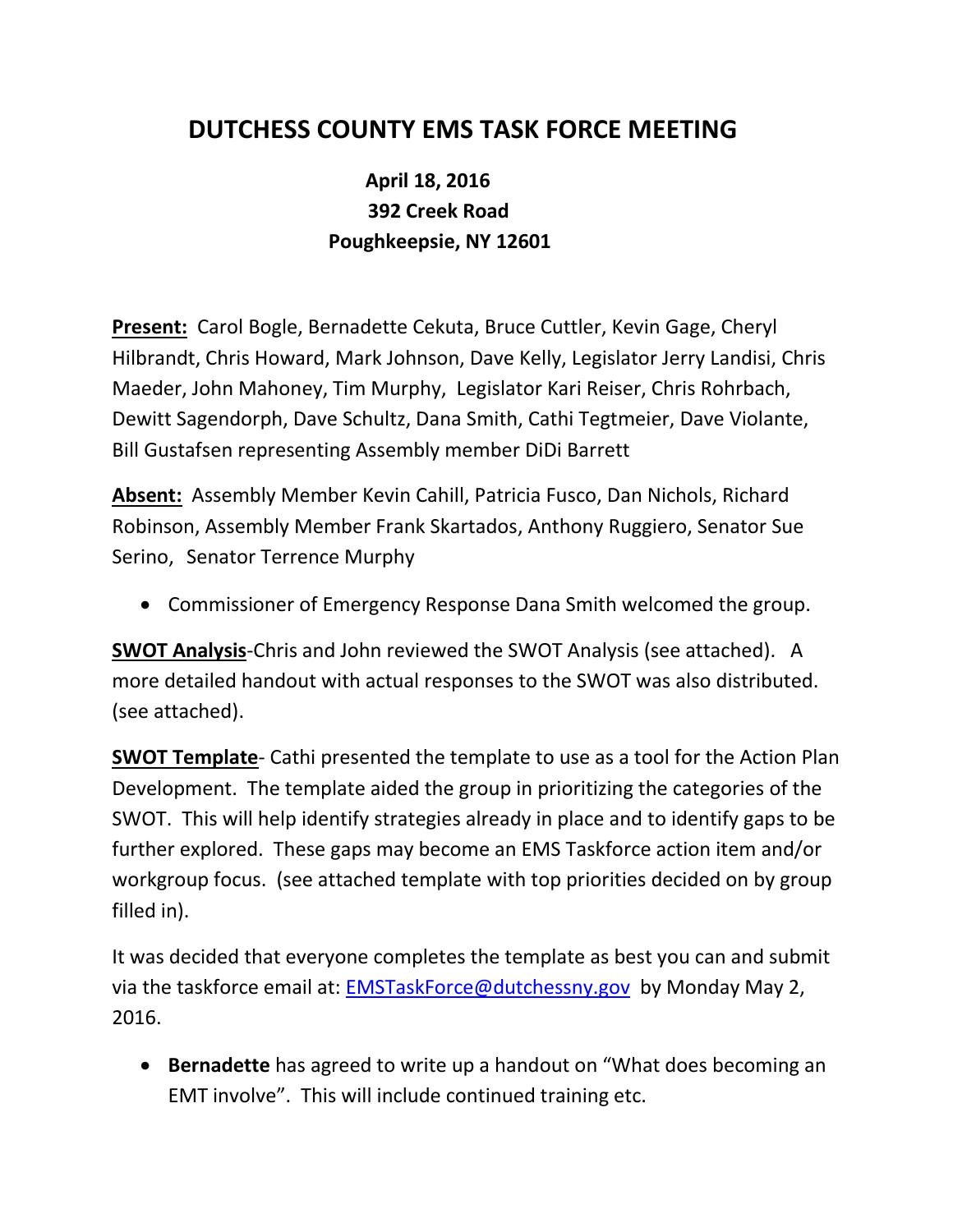- **Dana** will provide a coverage map of the County to everyone for reference.
- **A list** of common EMS acronyms will be provided.
- **A request** for information of the various structures of fire districts was requested, such as differences between fire districts, corps. etc.
- **Finance**-we will hold 2 presentations on financial issues regarding EMS. Dave Kelly will present EMS finances from the viewpoint of a municipality**.** There will be another presentation from the EMS viewpoint. This will include EMS finances, reimbursement, and the Affordable Care Act.
- Website that might be helpful….EMSworld.com
- Next meeting-TBD

Respectfully Submitted,

Laurie Colgan

| Strength          | <b>Weakness</b> | <b>Opportunities</b>                                                               | <b>Threats</b> |  |
|-------------------|-----------------|------------------------------------------------------------------------------------|----------------|--|
| Internal; control |                 | External; no control                                                               |                |  |
|                   |                 | SWOT is a widely utilized tool for strategic planning and complex decision making. |                |  |

The SWOT tool provides structure to, or summarizes, our strategic analysis.